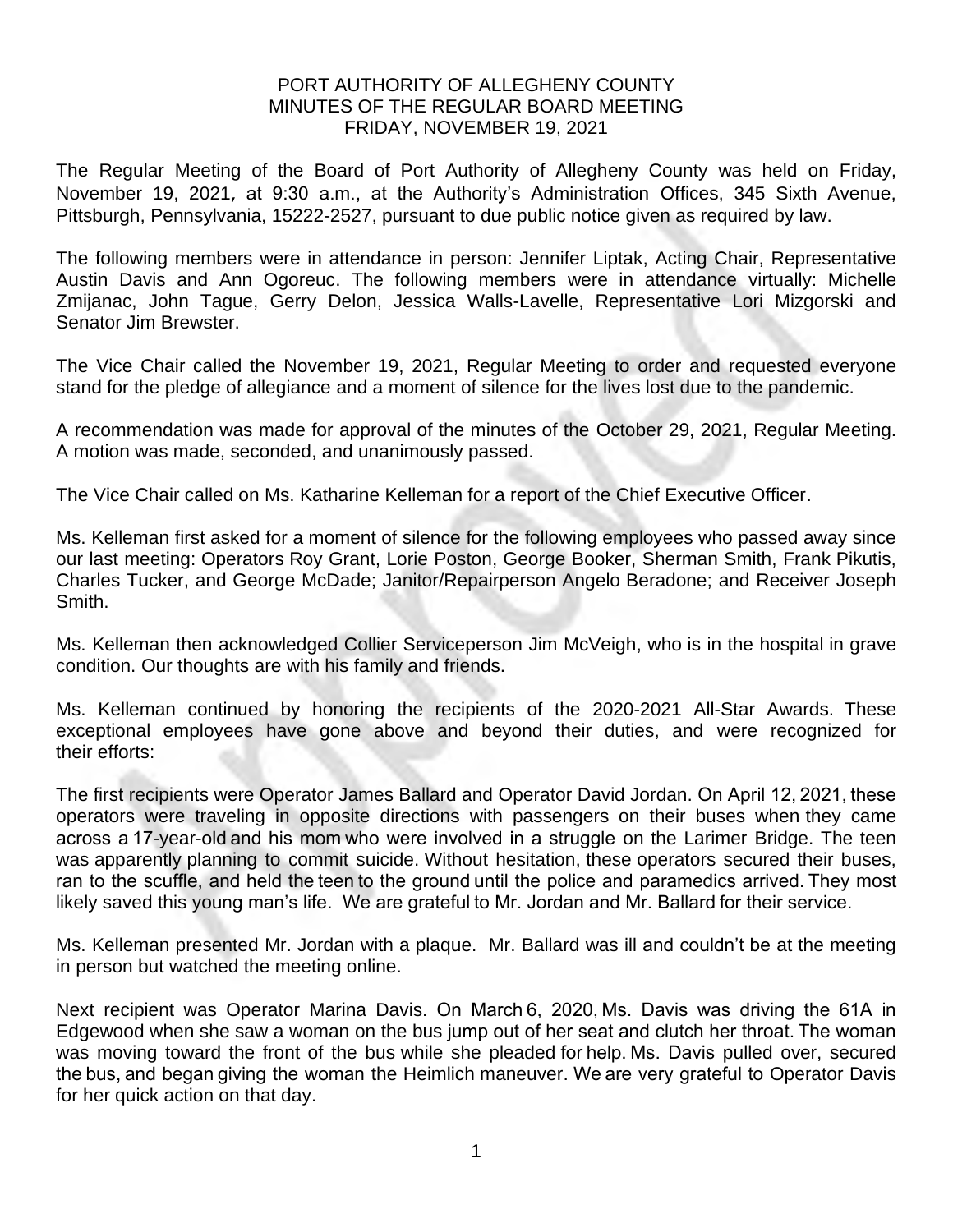Ms. Davis was presented with a plaque.

The final recipient was Operator Cryvonne Poindexter. On September 3, 2020, Ms. Poindexter saw a man trespassing on the East Busway near Pitt Tower, Port Authority's police station. She attempted to stop the man by yelling out, but he would not stop. The man was able to walk inside the Pitt Tower, and Ms. Poindexter called Port Authority police to notify them of the security breach. Police took the man into custody without incident. We are grateful to Ms. Poindexter for her bravery.  

Ms. Poindexter was presented a plaque.

The Vice Chair also thanked the operators for not only the work that they do every day, but for going the extra mile and making a difference in these people's lives.

Ms. Kelleman continued reporting that on Monday, President Biden signed the historic federal infrastructure bill into law. The \$1.2 billion package is the largest investment in our nation's infrastructure since 1956. She noted that this investment is vital to improving access, creating opportunity, and building our region's infrastructure for the future.

Ms. Kelleman stated that "We expect to learn more about the federal process soon, but it's been reported that Pennsylvania is set to receive an estimated \$2.8 billion over five years. There's no shortage of projects that we could pursue that would improve accessibility, equity, and the quality of life in our region."

"Public transit is uniquely positioned to support every facet of our society, from getting people to and from work, school, the grocery store, and elsewhere to easing traffic congestion for those who share the roads with us to providing good union jobs that support families and communities."

Ms. Kelleman added that Port Authority is both honored and privileged to be a part of this historic opportunity.

She stated that "This has been a challenging year, but I am hopeful that we can put the pandemic behind us soon. We have so many opportunities at our doorstep, and I truly believe we're wellpositioned for a triumphant return."

Ms. Kelleman concluded her remarks by wishing everyone a happy holiday and a joyous new year

That concluded the report of the Chief Executive Officer.

The Vice Chair called on Ms. Zmijanac for a report of the Performance Oversight Committee.

Ms. Zmijanac reported that the Performance Oversight Committee met last week, and she had eight resolutions for the Boards consideration.

The Committee first reviewed four procurement items and determined the bids to be in accordance with the Authority's procurement policies and procedures, the prices fair and reasonable, the bidders to be responsible and the bids responsive.

The Performance Oversight Committee recommended the award of bids listed in the resolution for the total amount of approximately \$1.2 million dollars.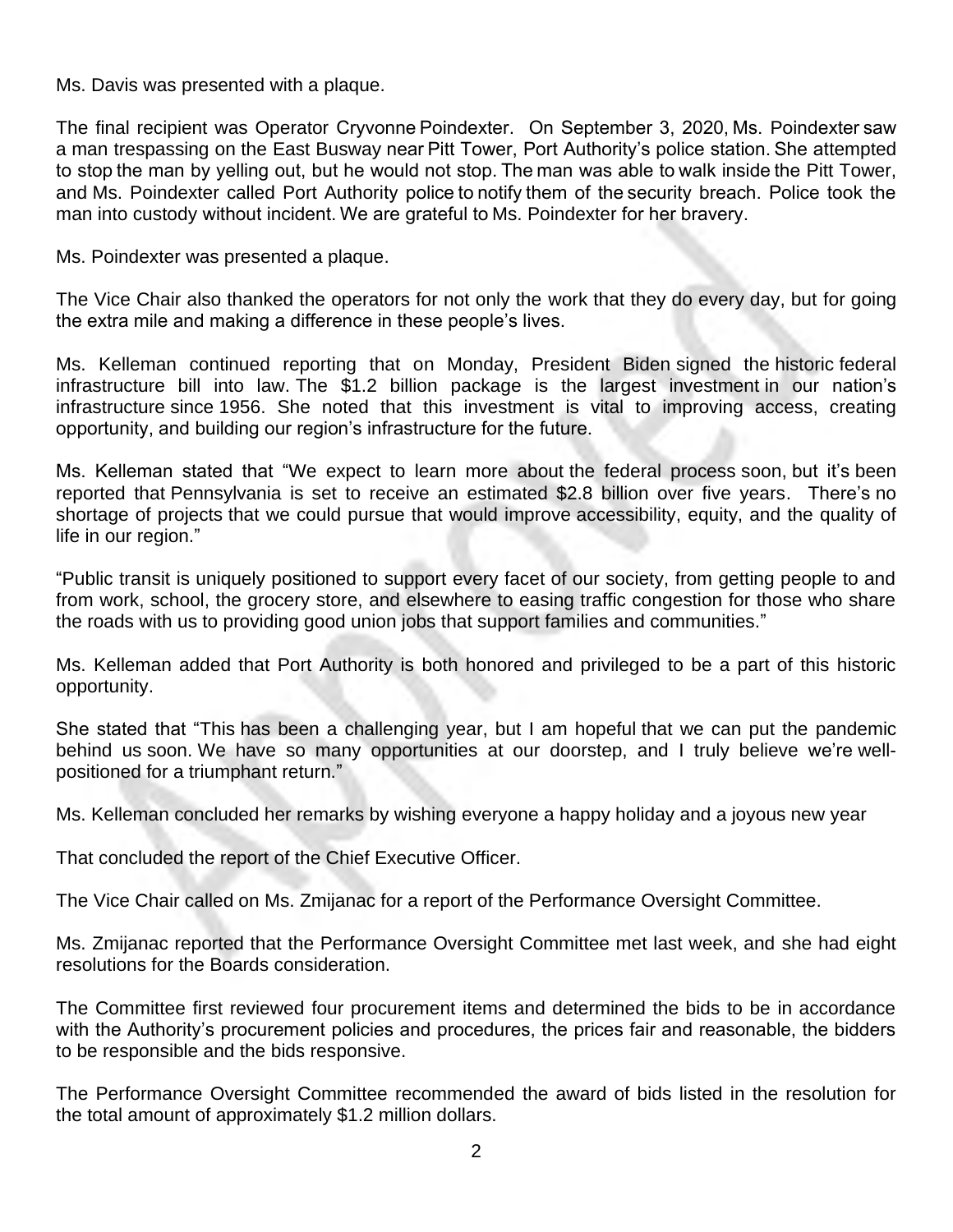On behalf of the Performance Oversight Committee, Ms. Zmijanac respectfully requested approval of the resolution. It was moved, seconded, and unanimously agreed that the resolution be approved as presented.

Ms. Zmijanac presented the next resolution seeking authorization to enter into an agreement with a contractor to provide oversight and coordination of the Authority's managed care services.

In order to obtain a qualified firm to perform the services, a request for proposals was prepared and publicly advertised and one proposal was received. The proposal submitted by UPMC WorkPartners has been determined to be an acceptable proposal, and it was also determined that that they are responsible and qualified to perform the services.

Ms. Zmijanac advised that the Performance Oversight Committee recommends entering into an agreement with UPMC WorkPartners in the total not-to-exceed amount of \$4,657,143, for an initial five-year period with the option to extend the term of the agreement up to an additional two years at the sole discretion of the Authority.

On behalf of the Performance Oversight Committee, Ms. Zmijanac respectfully requested approval of the resolution. It was moved, seconded, and unanimously agreed that the resolution be approved as presented.

Ms. Zmijanac presented the next resolution seeking authorization to adopt and implement the FY 2022-23 Internal Audit Work Plan.

In 2007, the Board adopted an Internal Audit Department Charter as a statement of policy and an expressed commitment to provide financial and operational oversight to the Authority.

Ms. Zmijanac reported that, in accordance with the Charter, the Authority's Internal Audit Department has conducted various audit and oversight activities over the past several years. In order to continue these efforts, and to further strengthen the transparency and fiscal oversight of the Authority, the Performance Oversight Committee recommends adopting and implementing the FY 2022-23 Work Plan attached to the resolution as Exhibit A.

On behalf of the Performance Oversight Committee, Ms. Zmijanac respectfully requested approval of the resolution. It was moved, seconded, and unanimously agreed that the resolution be approved as presented.

Ms. Zmijanac presented the next resolution seeking authorization to extend and amend an agreement to Provide Drug and Alcohol Compliance Program Services.

In January 2018, the Authority's Board authorized an award to enter an agreement with Commercial Consulting to provide these services for an initial term of three years for a total not-to-exceed amount of \$1,327,300. The agreement also contains two option years to be exercised by the Authority in its sole discretion.

In November 2020, the Board authorized the exercise of the first option year with no increase to the previously authorized not-to-exceed amount.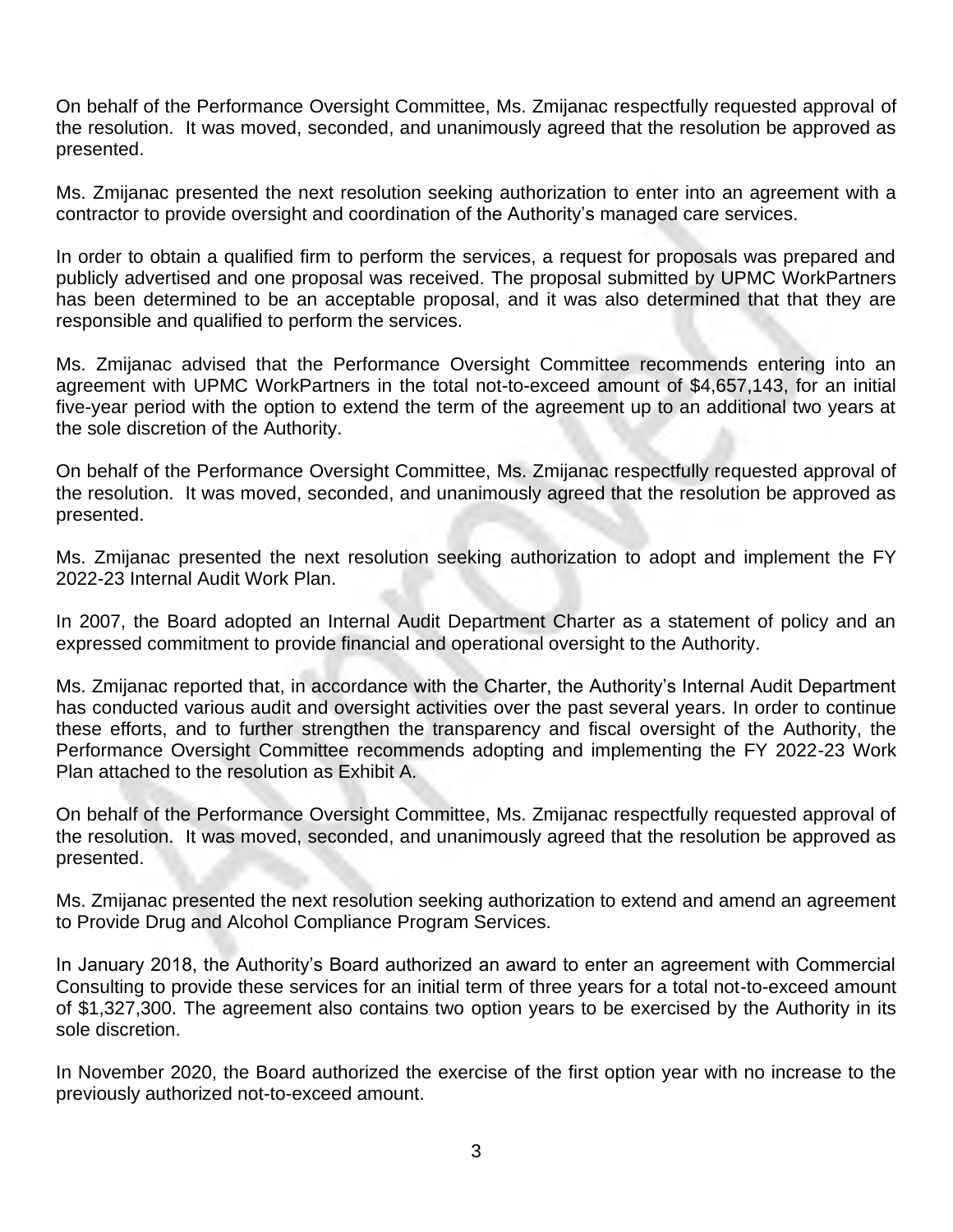Ms. Zmijanac advised the Board that the Performance Oversight Committee recommends extending the term of the agreement an additional year to February 28, 2023, and to increase the previously authorized total not-to-exceed amount by \$387,209.80.

On behalf of the Performance Oversight Committee, Ms. Zmijanac respectfully requested approval of the resolution. It was moved, seconded, and unanimously agreed that the resolution be approved as presented.

Next, Ms. Zmijanac presented three resolutions seeking authorization to enter into Construction contracts.

The first project pertained to the Manchester and Pitt Tower HVAC and Electrical upgrades.

She reported that the Performance Oversight Committee recommends that contracts be awarded to Mosites Construction Company in the amount of \$322,692.00 for the General Construction Contract; W.G. Tomko, Inc., in the amount of \$1,753,650.00 for the Mechanical Construction Contract; and Merit Electrical Group, Inc., in the amount of \$561,000.00, for the Electrical Construction Contract for completion of the project.

The foregoing contractors submitted the lowest responsive bids from responsible bidders meeting the Authority's specifications for the project and the prices are fair and reasonable. All awards are subject to the contractors completing the pre-award requirements.

On behalf of the Performance Oversight Committee, Ms. Zmijanac respectfully requested approval of the resolution. It was moved, seconded, and unanimously agreed that the resolution be approved as presented.

Ms. Zmijanac presented the next resolution seeking authorization to enter into contracts for the Monongahela Incline Phase II Rehabilitation project.

It is recommended awarding the General Construction Contract to Mosites Construction Company, in the amount of \$5,477,777.00; the HVAC Construction Contract to W.G. Tomko, Inc., in the amount of \$246,700.00; and the Electrical Construction Contract to Westmoreland Electric Services, LLC, in the amount of \$2,558,000.00 for completion of the project.

The foregoing contractors submitted the lowest responsive bids from responsible bidders meeting the Authority's specifications for the project and the prices are fair and reasonable. All awards are subject to the contractors completing the pre-award requirements.

On behalf of the Performance Oversight Committee, Ms. Zmijanac respectfully requested approval of the resolution. It was moved, seconded, and unanimously agreed that the resolution be approved as presented.

Ms. Zmijanc presented the final construction resolution seeking authorization to award contacts for the Subway Station Escalator Rehabilitation project.

She reported that the Performance Oversight Committee recommends that the General Construction contract be awarded to Mosites Construction Company, in the amount of \$13,245,813.00; and the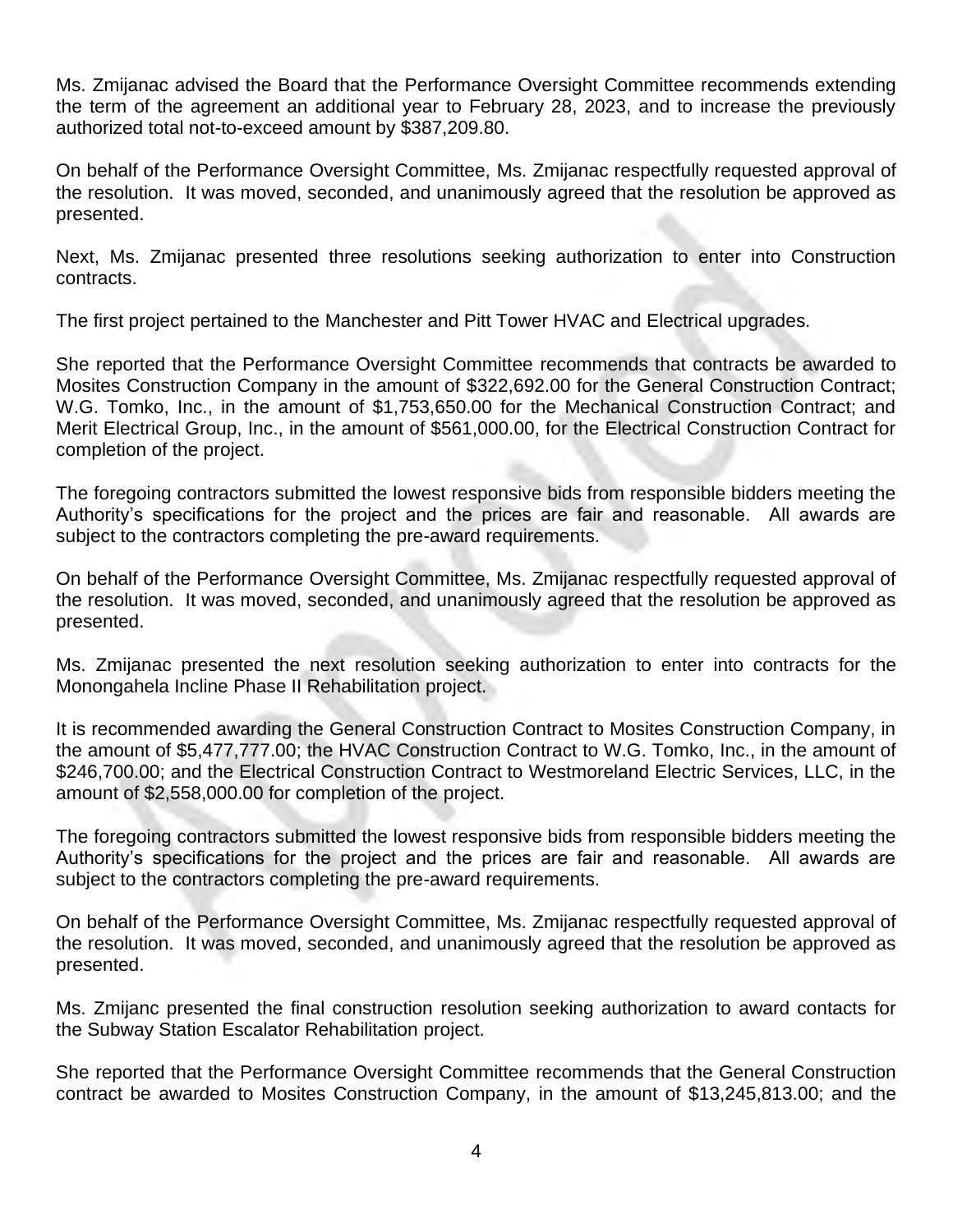Electrical Construction Contract be awarded to Merit Electrical Group, Inc. in the amount of \$262,723.00; for completion of the project.

The foregoing contractors submitted the lowest responsive bids from responsible bidders meeting the Authority's specifications for the project and the prices are fair and reasonable. Both awards are subject to the contractors completing the pre-award requirements.

On behalf of the Performance Oversight Committee, Ms. Zmijanac respectfully requested approval of the resolution. It was moved, seconded, and unanimously agreed that the resolution be approved as presented.

Ms. Zmijanac presented the final resolution seeking authorization to extend and amend agreements to provide legislative consulting services.

In January 2019, the Authority entered into agreements with Greenlee Partners, LLC, and Buchanan Ingersoll & Rooney PC, to provide the services for an initial term of three years for a total not-toexceed amount of \$888,000, to be allocated by the Authority among the two firms. The agreements also contained two option years to be to be exercised by the Authority in its sole discretion.

Ms. Zmijanac reported that the Performance Oversight Committee recommends exercising the first option year and increasing the previously authorized total not to-exceed amount to \$1,137,206.

On behalf of the Performance Oversight Committee, Ms. Zmijanac respectfully requested approval of the resolution. It was moved, seconded, and unanimously agreed that the resolution be approved as presented.

Also, at the meeting, representatives from the Pennsylvania Department of Transportation gave a detailed review of the CY 2021 PennDOT Rail Transit Safety Review Program. PennDot emphasized the good working relationship they have with Port Authority, in particular, Mr. Burt Jennings, Director of Safety and Chief Porter of the Port Authority Police Department.

That concluded the report of the Performance Oversight Committee.

The Vice Chair called on Mr. Tague for a report of the Planning and Stakeholder Relations Committee.

Mr. Tague reported that the Planning and Stakeholder Relations Committee met last week. He first thanked Board Member Walls-Lavelle for chairing the meeting in his absence.

Mr. Tague had one resolution for the Board's consideration and two updates.

In November 2020, Port Authority implemented 30 major service changes in response to the sharp decline in ridership due to the COVID-19 pandemic. The Board approved 10 of the changes in July 2020 because they were intended to be permanent. These were primarily additions to weekend service.

The remaining 20 changes – five additions to service and 15 reductions – were intended to temporarily rebalance service from underused commuter routes toward local routes that were experiencing pass-ups due to capacity limits.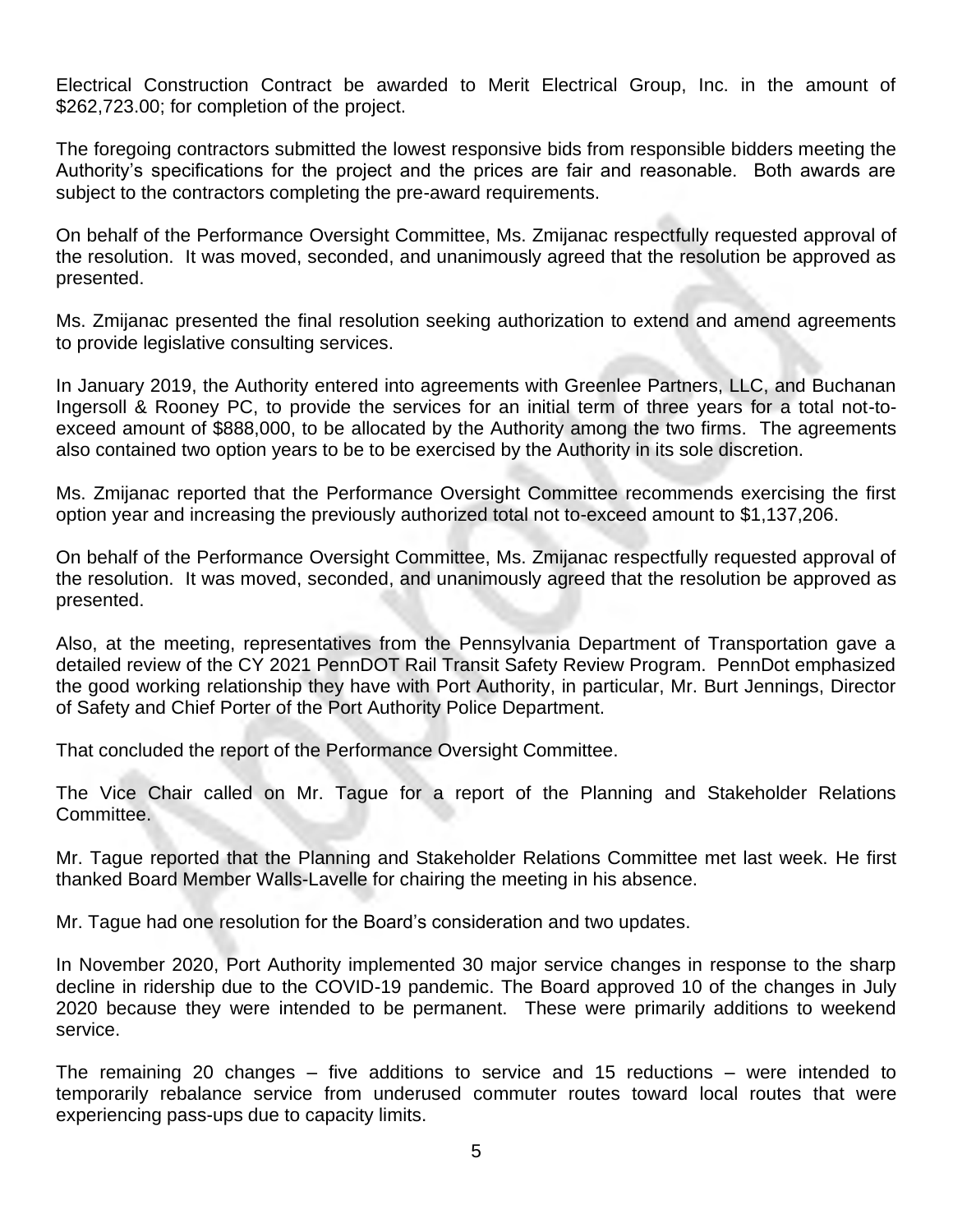Although Port Authority still considers these changes to be temporary, because they've been changed for more than a year, Port Authority is required by the FTA to conduct a formal Title VI analysis and hold a public hearing concerning those service changes.

Should the Board approve, the public comment period would begin December 1 and end on February 1, 2022. Port Authority will also host a virtual information session on Tuesday, January 11, at 5:30 p.m., and will hold a public hearing on Thursday, January 27 from 3 to 6:30 p.m.

Mr. Tague reported that there will be more information in the coming weeks as we get closer to the public comment period.

On behalf of the Planning and Stakeholder Relations Committee, Mr. Tague respectfully requested that the Board approve the Title VI Analysis and Public Comment Period for COVID-19 related major service changes. It was moved, seconded, and unanimously agreed that the resolution be approved as presented.

Mr. Tague concluded his report by giving an update on the Committee for Accessible Transportation and the Allegheny County Transit Council.

The Committee for Accessible Transportation met virtually on November 4 for its quarterly meeting and received updates on bus shelter replacements, bus stop improvements, and ACCESS.

The Allegheny County Transit Council met virtually on November 17. Committee members received an update on the U-Pass Program.

Both committees had an opportunity to meet Chief Strategy Officer, Donny Hamilton, and learn about his new role and responsibilities; hear about the Title VI analysis conducted for the November 2020 service changes and the upcoming public hearing; receive an update on the Belasco Light Rail Station project; and receive an update on the South Hills Junction Station Improvement project.

That concluded the report of the Planning and Stakeholder Relations Committee.

The Vice Chair called on Ms. Ogoreuc for a report of the Finance Committee.

Ms. Ogoreuc reported that the Finance Committee met on Wednesday, November 10 and had one resolution for the Board's consideration.

Controller, Peter Schenk, presented a resolution to the Committee seeking authorization to amend the FY 2022 Operating Budget, file an amended State Operating Application and execute Local Match certifications.

Ms. Ogoreuc reported that the Authority was notified in October that it would be receiving an increase of \$5,862,832 in its 1513 State Operating Assistance.

This increased Section 1513 State Operating Assistance requires a corresponding increase of \$956,755 in Allegheny County's local match funding which has been requested in the Authority's FY 2022 budget request to the County.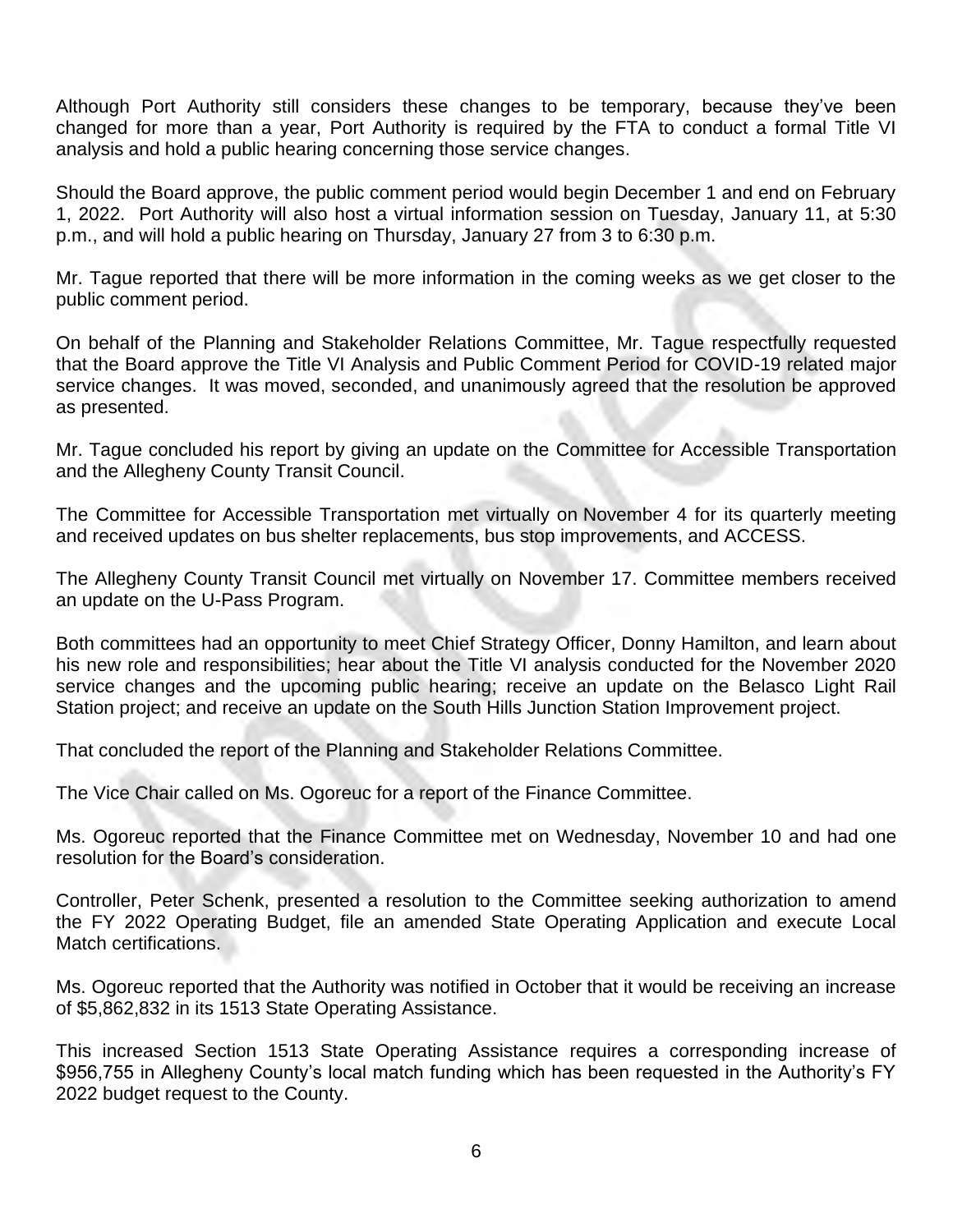To reflect the increased State and County Operating Assistance, the Authority must amend its FY 2022 Operating Budget to reflect the updated funding levels and make other related adjustments to balance the FY 2022 Operating Budget.

This resolution, as set forth in Exhibit A, amends the FY 2022 Operating Budget to a total of \$493,691,076. The resolution further authorizes the Authority to submit an amended FY 2022 Operating Assistance grant application to PennDOT and execute and submit operating and capital assistance local match assurances in the forms attached to the resolution as Exhibits "B" and "C" respectively.

On behalf of the Finance Committee, Ms. Ogoreuc respectfully requested approval of the resolution. It was moved, seconded, and unanimously agreed that the resolution be approved as presented.

Next, Ms. Ogoreuc reported on the October financial results, as presented at the Finance Committee meeting last week.

Ms. Ogoreuc reported that Total Operating Income for the month of October was under budget by \$3.6 million and \$15.52 million under budget for the fiscal year. Both variances were due to lower Passenger Revenues from lower pandemic ridership levels. ARPA funding will be utilized to make up this shortfall once a "spot" audit of federal stimulus invoicing is completed by the Federal Transit Administration.

Ms. Ogoreuc continued reporting that Total Expenses for the month of October were \$3.4 million under budget and \$19.6 million under budget for the fiscal year. These variances were due to lower Salary & Wages and Employee Benefit Expense from vacant positions as well as lower Materials & Supply Expense from lower Material and Reconditioned Unit Expense.

Total Subsidy for the month of October was \$2.1 million below budget due to a timing issue with State Operating Assistance and the delay in Federal stimulus invoicing. Total Subsidy for the fiscal year was \$18.7 million under budget due to the delay in ARPA invoicing because of the FTA Audit of CARES invoicing.

Finally, Ms. Ogoreuc reported that as of October 31, 2021 the Authority had \$135.6 million in Operating Reserves.

That concluded the report of the Finance Committee.

Next Ms. Liptak gave the Technology Committee report.

Ms. Liptak reported that the Technology Committee met on Wednesday, November 10, and she had one resolution for the Board's consideration.

The Committee reviewed three procurement items and determined the bids to be in accordance with the Authority's procurement policies and procedures, the prices fair and reasonable, the bidders to be responsible and the bids responsive.

The Technology Committee recommends the award of bids listed in the resolution for the total amount of approximately \$1 million dollars.